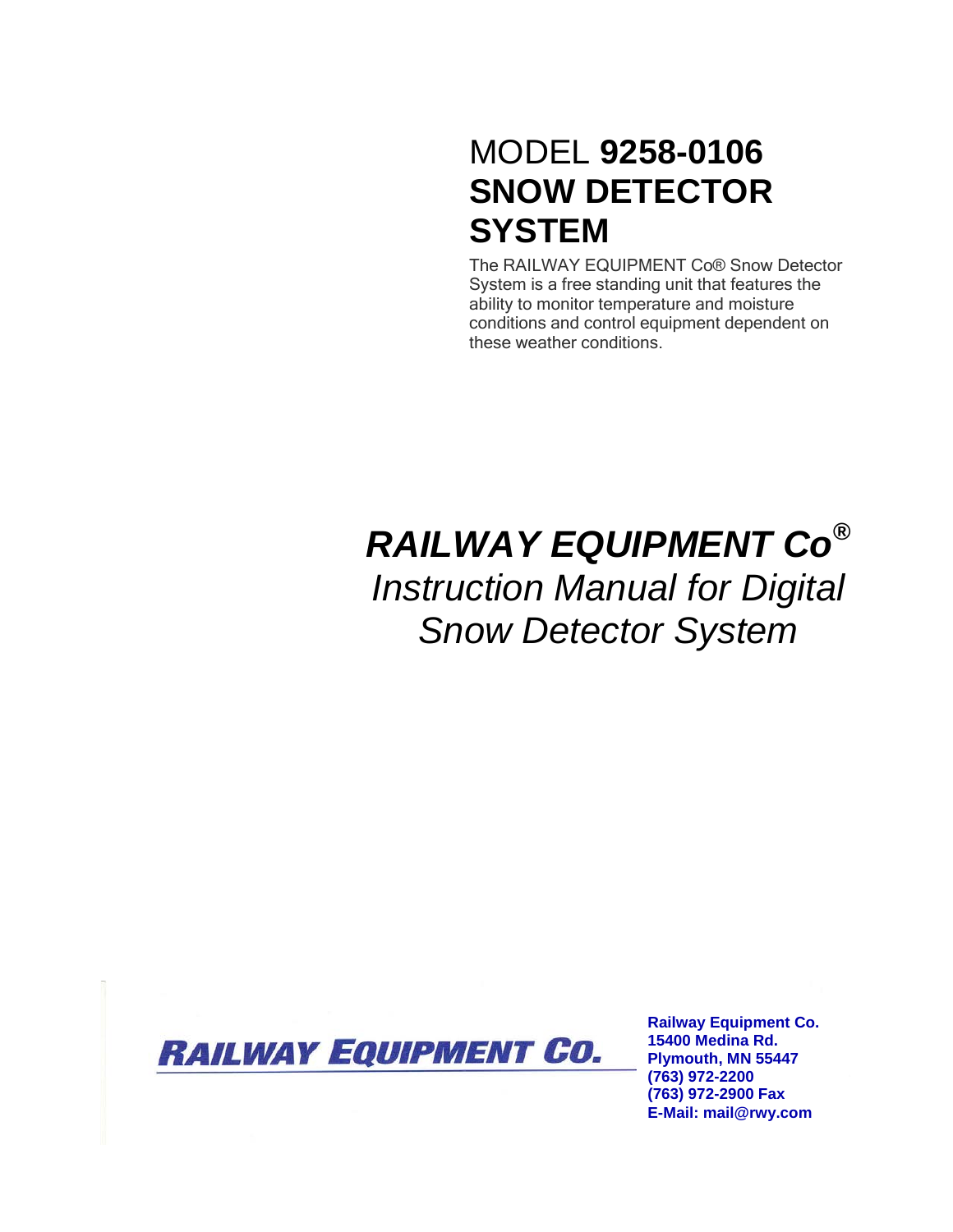## **RAILWAY EQUIPMENT CO.**

Snow Detector System - Instruction Manual Model 9258-0106

## **Contents**

| 1.0 |  |  |
|-----|--|--|
| 2.0 |  |  |
|     |  |  |
|     |  |  |
|     |  |  |
|     |  |  |
|     |  |  |
|     |  |  |
|     |  |  |
| 3.0 |  |  |
|     |  |  |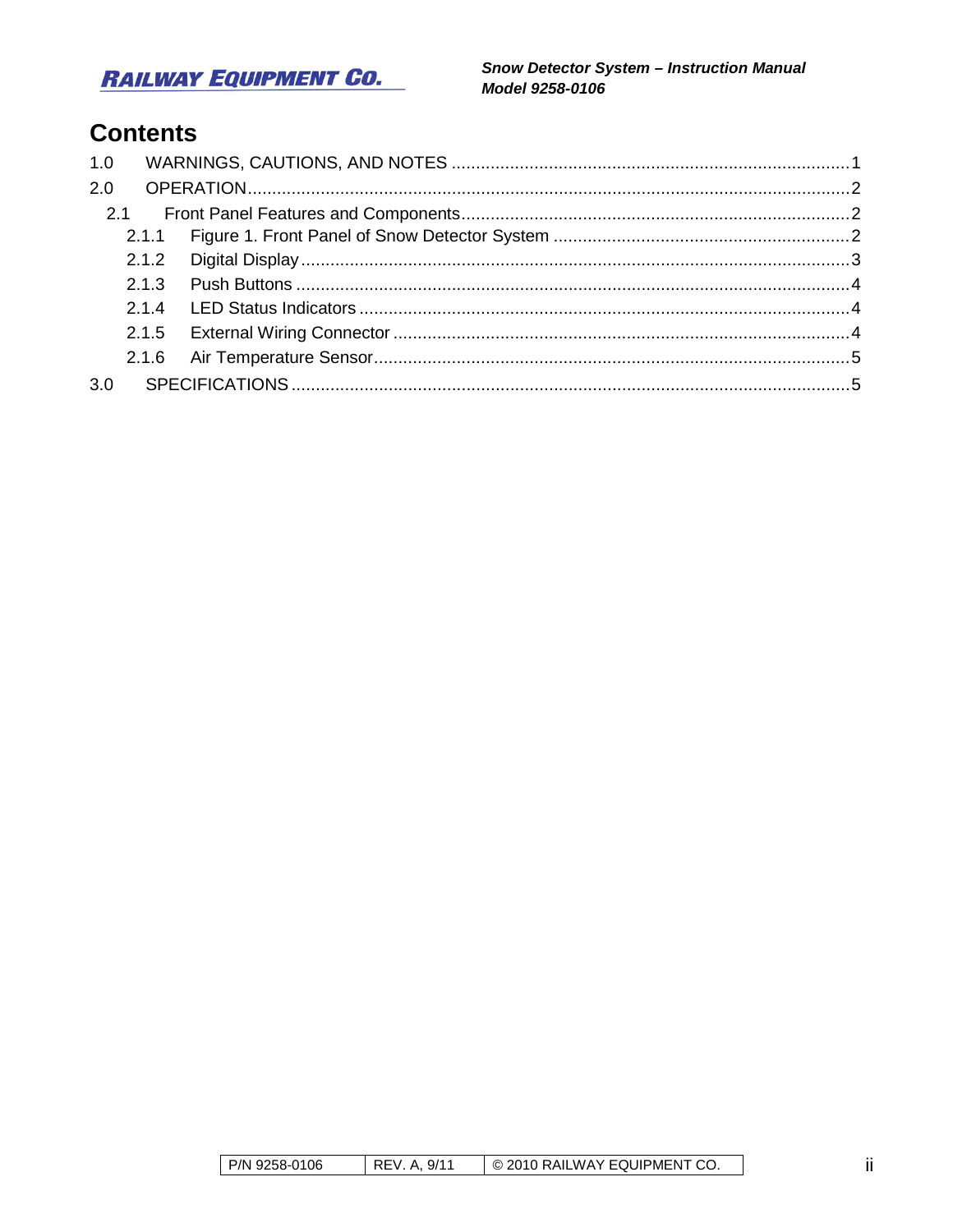**RAILWAY EQUIPMENT CO.** 

## <span id="page-2-0"></span>**1.0 WARNINGS, CAUTIONS, AND NOTES**

Please read the entire instruction manual before using the Snow Detector System.

Also, read the warnings, cautions, and notes in [Table 1.](#page-2-1) Failure to observe the warnings and cautions can lead to equipment damage or personal injury.

If you have any questions concerning the manufacture, design, function, installation, operation or maintenance, contact Railway Equipment Company before proceeding.

<span id="page-2-1"></span>

| <b>Symbol</b> | <b>Description</b>                                                                                                                                                                    |
|---------------|---------------------------------------------------------------------------------------------------------------------------------------------------------------------------------------|
|               | WARNING indicates a potentially hazardous situation which, if not avoided, could result<br>in death or serious injury.                                                                |
|               | CAUTION indicates a potentially hazardous situation which, if not avoided, may result in<br>minor or moderate personal injury. It may also be used to alert against unsafe practices. |
| <b>NOTE</b>   | NOTE indicates explanatory information that applies to the next step in the procedure. It<br>is used to clarify and expand upon the importance of the procedural step when needed.    |
|               | If incorrectly wired, monitor can be damaged. Be sure to observe correct polarity on all<br>DC wire connections, check the AC wiring instructions, and connect the ground wire.       |

#### **Table 1. Warnings, Cautions, and Notes**

| P/N9258-0106<br>REV. A. 9/11 | O 2010 RAILWAY EQUIPMENT CO. |  |
|------------------------------|------------------------------|--|
|------------------------------|------------------------------|--|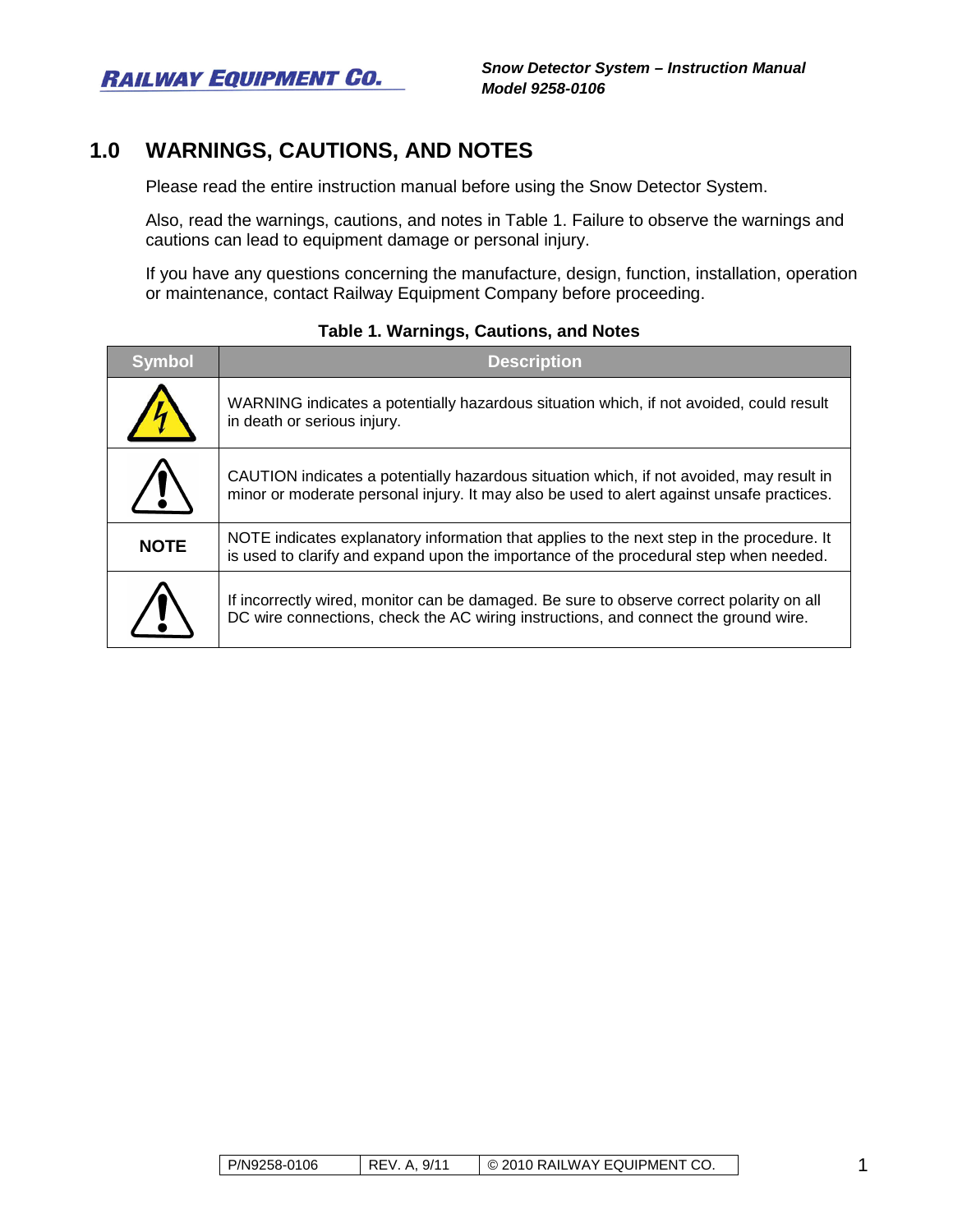7/2/2013 RAILWAY EQUIPMENT CO.

## **2.0 OPERATION**

<span id="page-3-0"></span>The model 9258-0106 Snow Detector System is equipped to monitor temperature and moisture to operate equipment if weather conditions meet customer set parameters. A form C output relay is provided. The Snow Detector System features programmable moisture detection sensitivity, requiring moisture presence from 1 to 60 seconds before contact closure. Contact closure is maintained if temperature and moisture remain within the selected parameters.

When moisture is no longer present, the contacts will remain closed for 10 to 999 minutes (selectable through out this range). Temperature setpoint (temperature below which the unit will cause contact closure if moisture is present) is adjustable from -40 F (-40C) to + 100F (+37.8C). Temperature can be displayed in either Fahrenheit or Celsius. If the temperature rises above the temperature setpoint, during either the moisture event or the timed run period following the event, contact closure will cease.

The system can be powered by either 120 or 240VAC, and strapping plugs for either power source are provided. Each strapping plug also provides overvoltage protection. Input and output lines are fuse protected.

The snow detector system is housed in a water tight enclosure, and features a removable WAGO connector to install input power, moisture detectors, and output wiring.

### <span id="page-3-1"></span>**2.1 Front Panel Features and Components**

This section describes the features and components that are on the front panel of the Snow Detector (see figure 2.1.1).



#### <span id="page-3-2"></span>**2.1.1 Figure 1. Front Panel of Snow Detector System**

| P/N 9258-0106 | 10/11<br>REV<br>A | © 2011 RAILWAY EQUIPMENT CO. |  |
|---------------|-------------------|------------------------------|--|
|---------------|-------------------|------------------------------|--|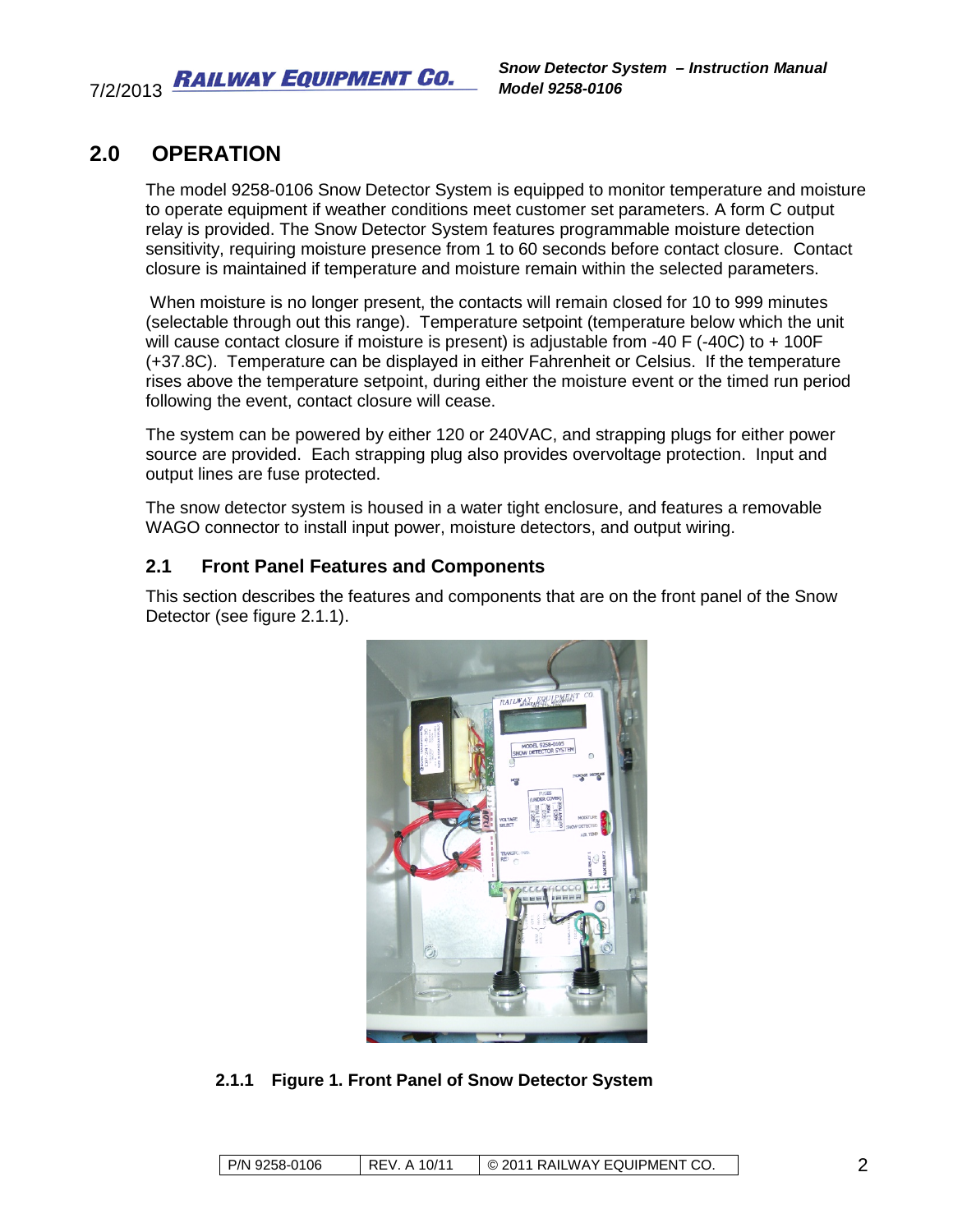#### <span id="page-4-0"></span>**2.1.2 Digital Display**

The idle screen displays the **AIR TEMP** and **SNOW TIMER** in minutes. If no Moisture has been detected, the **SNOW TIMER** will display 0. If moisture is being detected and the **MOISTURE DETECTED**, and **AIR TEMP** LEDs are lit, the **SNOW TIMER** setpoint will be displayed. If the **MOISTURE** LED is not illuminated, but the **SNOW DETECED** and **AIR TEMP** LEDs are, the **SNOW TIMER** will display the remaining time before the output contact closure ceases.

To scroll through the display screens, press the **MODE** button. To change the values of displayed parameters, use the **INCREASE** or **DECREASE** buttons. The screens are:

**PASSWORD** - The password to adjust parameters is 5. It is entered by pressing the **INCREASE** button until 5 appears in the parameter field.

#### **NO RAIL TEMP**

**SNOW STATUS 0 –** This screen does not apply to the use of the module in this application.

#### **AIR TEMP**

**SETPOINT** F(C) - This displays the temperature setpoint below which a moisture detection will cause a contact closure. It is adjustable between -40F (-40C) and +100F (+37.8C).

#### **RAIL TEMP**

**SETPOINT** \_\_\_ **F(C)** – This screen does not apply to the use of the module in this application.

#### **SNOW TIMER**

**SETPOINT \_\_\_\_\_ MIN –** This parameter selects the desired time for the contact closure to remain after moisture is no longer detected. It can be adjusted between 10 and 999 minutes.

#### **SNOW SENSITIVITY**

**SETPOINT SEC –** Snow sensitivity can be adjusted from 1 to 60 seconds. This setting determines the amount of time moisture must be constantly present on the sensor before the output relay will be set.

#### **SELECT F OR C**

 **FAHRENHEIT (CELSIUS) –** This will select which temperature scale will be displayed.

#### **REV LEVEL**

**EXECUTE:** This displays the current software level.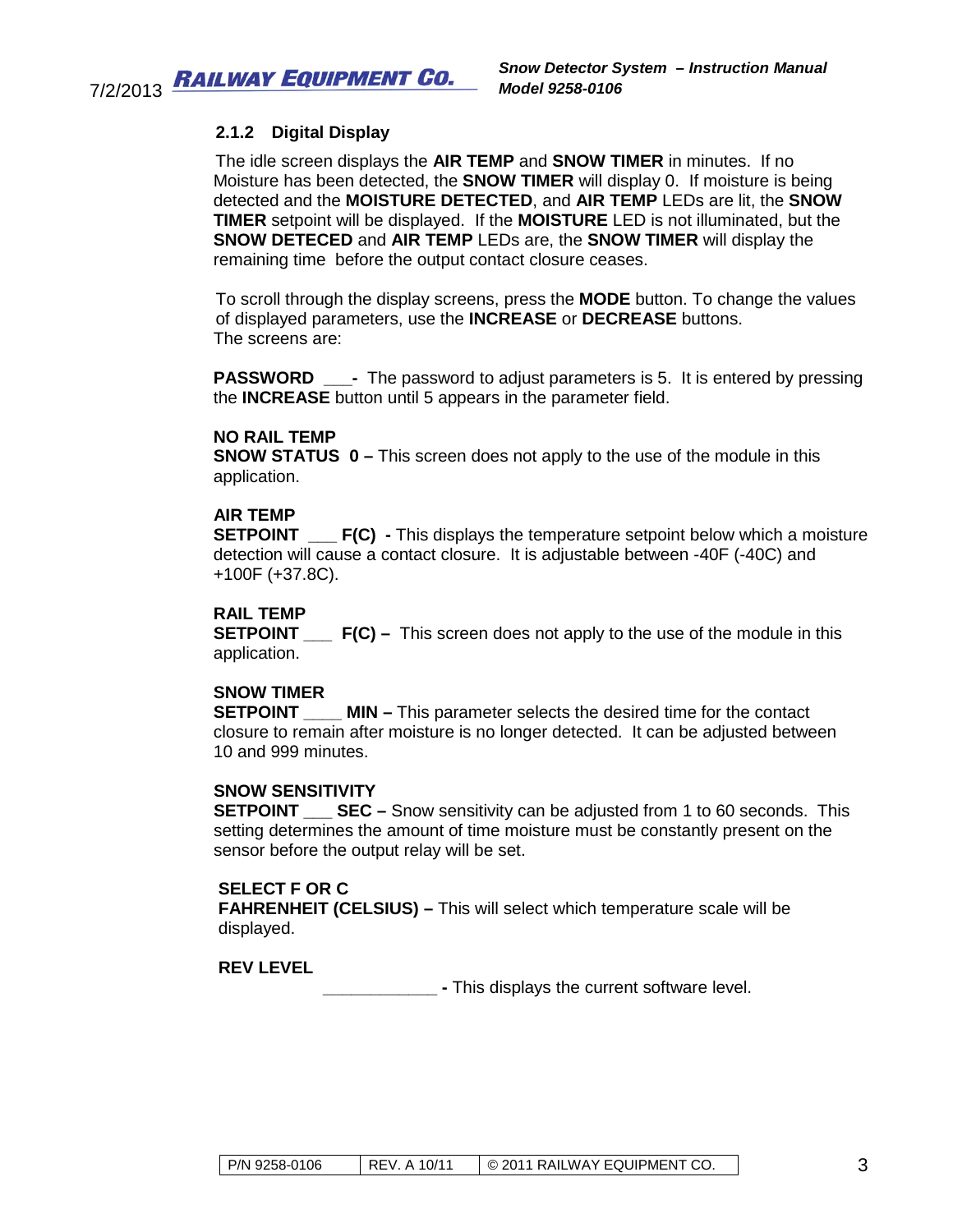#### <span id="page-5-0"></span>**RAILWAY EQUIPMENT CO.** 7/2/2013

#### **2.1.3 Push Buttons**

Below the digital display are three control push buttons:

**INCREASE –** This is used to increase the value of the displayed parameter, if enabled.

**DECREASE –** This button will decrease the value of the displayed parameter, if enabled.

**MODE –** This control is used to increment through the available screens.

#### <span id="page-5-1"></span>**2.1.4 LED Status Indicators**

Three LEDs are used to indicate:

**MOISTURE** – Illuminated while moisture is being detected.

**SNOW DETECTED** –Indicates whenever the output contacts are activated.

**AIR TEMP** – Indicates that the air temp is below the temperature setpoint.

#### <span id="page-5-2"></span>**2.1.5 External Wiring Connector**

Near the bottom of the front panel there is a twelve position socket with a removable connector for external wiring. The connection locations are shown below:

| <b>PIN</b>        | <b>CONNECTION</b>   | <b>WIRE</b>         |
|-------------------|---------------------|---------------------|
| 1                 | SNOW HEAD 1         | <b>WHITE</b>        |
| $\overline{2}$    | SNOW HEAD 1         | <b>BLACK</b>        |
| 3                 | SNOW HEAD 1         | <b>GREEN</b>        |
| 4                 | SNOW HEAD 2         | <b>WHITE</b>        |
| 5                 | SNOW HEAD 2         | <b>BLACK</b>        |
| 6                 | SNOW HEAD 2         | <b>GREEN</b>        |
| $\overline{7}$    | LINE 1              | <b>AC INPUT</b>     |
| 8                 | LINE <sub>2</sub>   | <b>AC INPUT</b>     |
| 9                 | $+24VDC$            |                     |
| 10                | NORMALLY CLOSED     | <b>OUTPUT RELAY</b> |
| 11                | <b>FUSED COMMON</b> | <b>OUTPUT RELAY</b> |
| $12 \overline{ }$ | NORMALLY OPEN       | <b>OUTPUT RELAY</b> |

**AUX RELAY 1 –** This 2 pin output plug will provide a 24VDC output on pin 1 and common on pin 2 when the air temperature is below the setpoint.

| l P/N 9258-0106<br>A 10/11<br>REV. | © 2011 RAILWAY EQUIPMENT CO. |  |
|------------------------------------|------------------------------|--|
|------------------------------------|------------------------------|--|